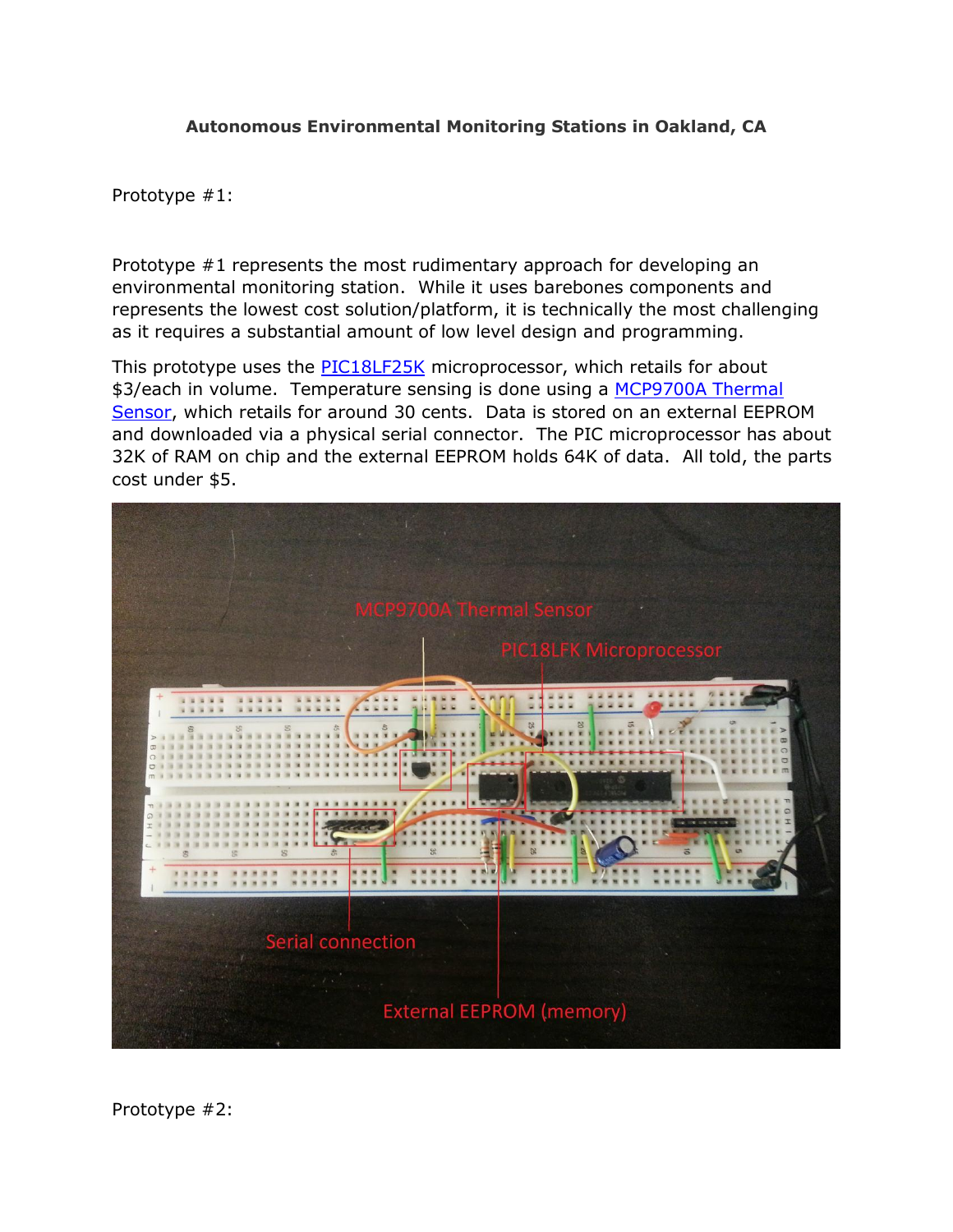Protype #2 represents the most powerful, high level approach to developing environmental sensors. This approach uses a [Raspberry Pi Microcontroller,](http://www.raspberrypi.com/) which retails for \$25. Communication is over wifi, which connects to the Raspberry Pi via USB and retails for about \$8. Included in the project is an analog to digital converter which reads data from the analog temperature sensor. The Raspberry Pi comes with 512M of RAM and stores its data on SD cards, which can hold up to 32GB of data. Since the Raspberry Pi is internet enabled and uses high level APIs, it can easily post environmental data to Internet of Things sites such as [Pachube/Xively.](https://xively.com/)



Prototype #3:

Prototype #3 uses an 8-bit ATMEL **Arduino** microprocessor and falls in cost and complexity in between the PIC and PI solutions. The Arduino contains an 8-bit processor running at 16MHz, with 32K of flash memory. The Arduino retails for around \$30 each, though low cost versions exist that retail for around \$10. For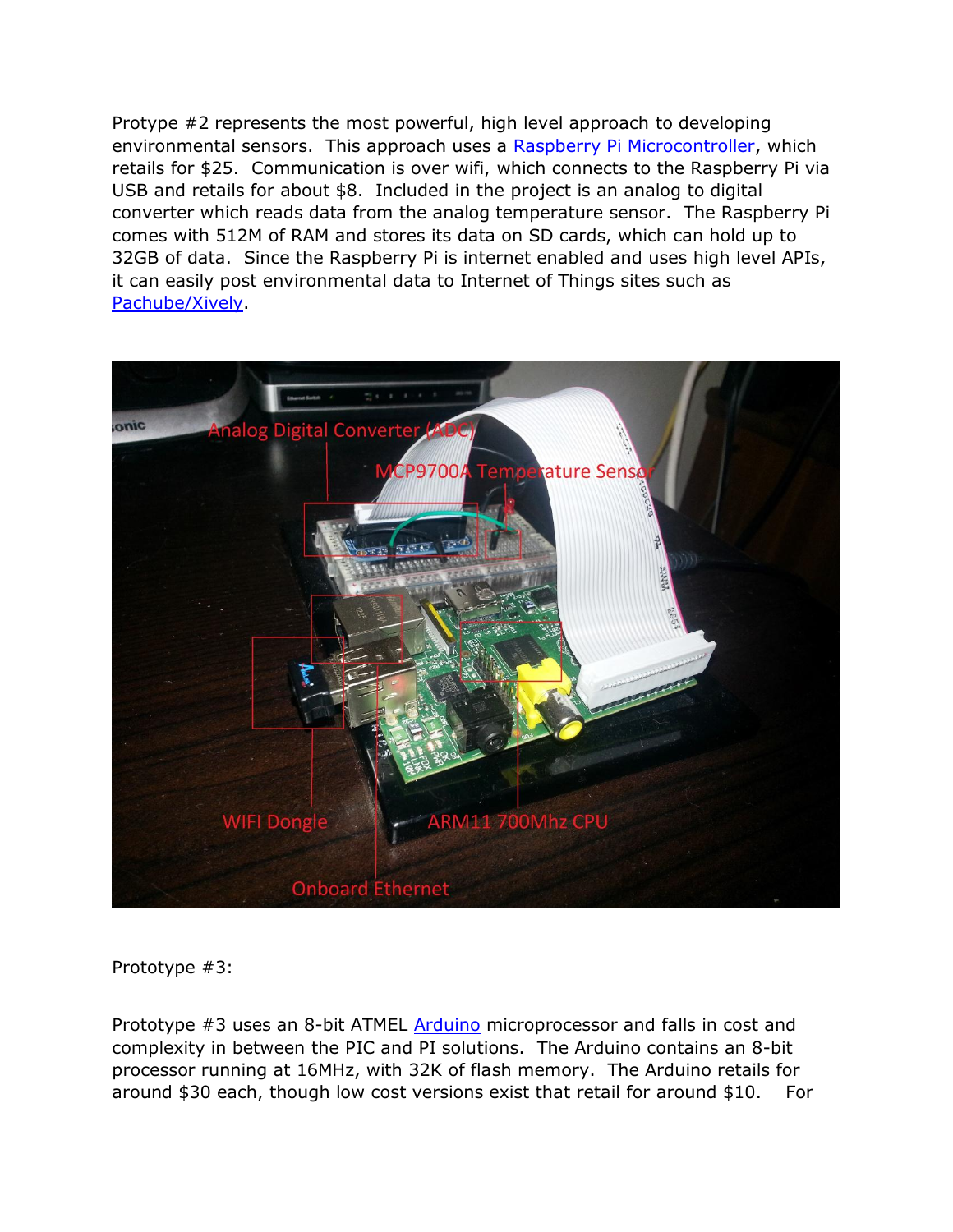purposes of this prototype, [Grove plug and play](http://www.seeedstudio.com/wiki/GROVE_System) components were used to ease connecting new components and sensors. The prototype used the Grove DHT 11 [temperature and humidity sensor,](http://www.seeedstudio.com/wiki/Grove-_Temperature_and_Humidity_Sensor) a [grove sound sensor](http://www.seeedstudio.com/wiki/Grove_-_Sound_Sensor) to measure noise pollution, and a [grove light sensor](http://www.seeedstudio.com/depot/grove-light-sensor-p-746.html) to measure sunlight. Location data is collected using the [Grove GPS module,](http://www.seeedstudio.com/wiki/Grove_-_GPS) and communicated back to a base station using XBee wireless [mesh networking.](http://en.wikipedia.org/wiki/XBee)



The base station consists of a **Dragino Dragove** WIFI router that includes an embedded Arduino and XBee module. All of the monitoring stations communicate over the XBee protocol to the nearest Dragove base station, which is connected to the internet and uploads sensor data to a backend database.